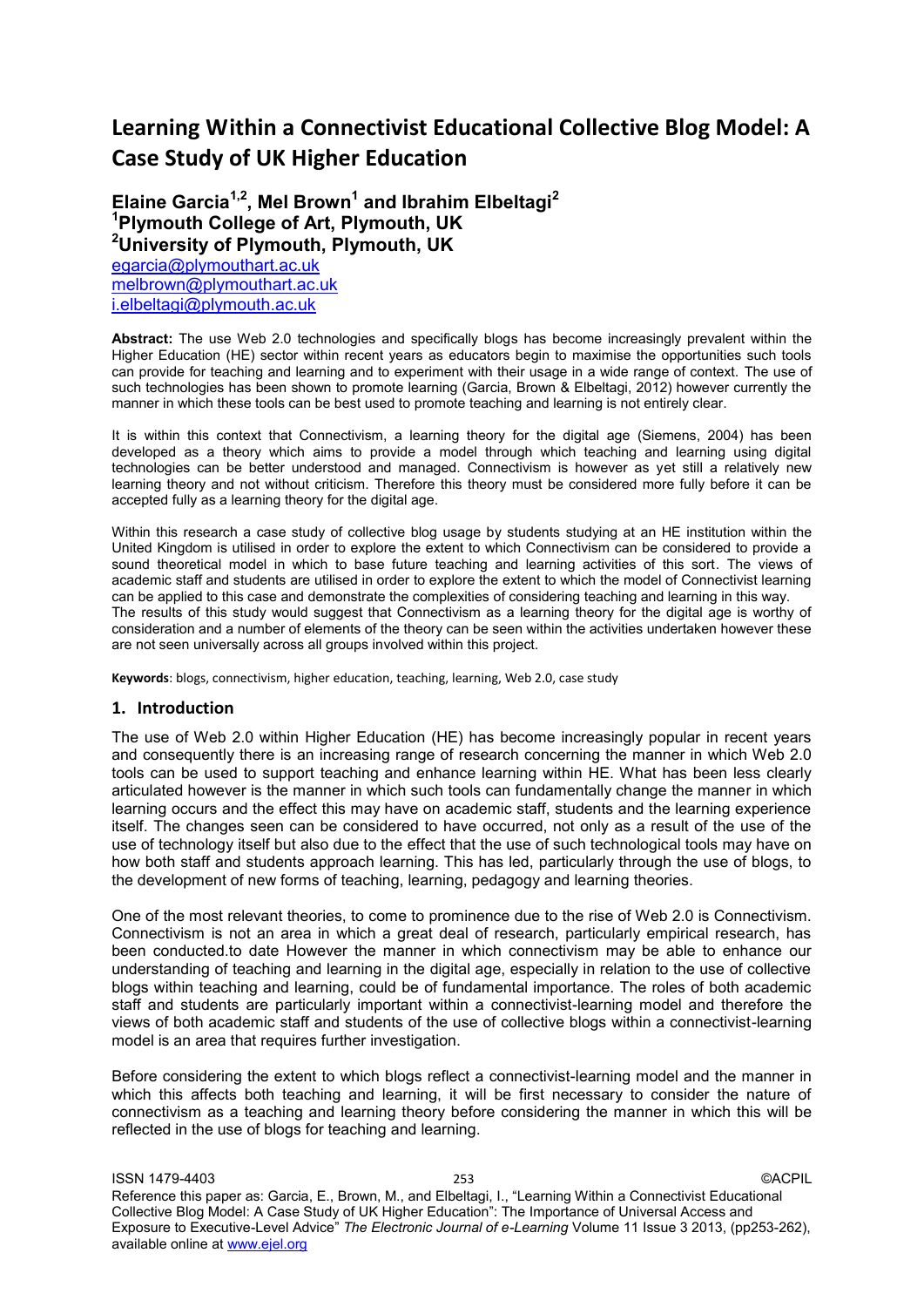## **2. Connectivism**

The learning theory of connectivism was developed as a result of a belief that there was a need for a learning theory, which took into account the manner in which society has changed as a result of the new technologies of the digital age. (Siemens, 2004) Connectivism therefore seeks to provide a point of differentiation between itself and other learning theories with which educators may be familiar. Connectivism also seeks to assist in the development of current practice in order that learning design in the future will be developed in such a way that learning through digital means will be an inherent consideration in any learning design. (Al-Shehri, 2011)

The foundations of Connectivism are driven by the influence of social constructivism, network theory and chaos theory (Couros, 2009) and highlights the importance of learners making connections, which allow the flow of information to occur between the learner and their learning community. (Kop & Hill, 2008)

Within a connectivist-learning environment, knowledge is considered to flow through a network which contains "nodes" which can be an individual, group, system, resource or community (Bell,2009). Within a Connectivist model learners therefore use technology to create networks, comprised of a variety of nodes for themselves, which are open and filled with knowledge sources that the individual chooses. The manner in which networks are formed therefore make the network highly personalised and primarily the responsibility of the individual. (Guder, 2010) As a result individuals are required when building their network to consider which nodes are of importance and which are not. The ability of learners to additionally be able to judge when a network may no longer be useful are also vital elements of connectivism. (Siemens, 2004)

Within a connectivist-learning environment it is also important to note that the concept of distributed cognition is of high importance. Distributed cognition is the belief therefore that no single individual is in receipt of all required knowledge to solve a problem or complete an activity (Boitshwarelo, 2011) and this therefore highlights the importance of maintaining nodes, connections and a strong network. However whilst the knowledge held by each node is important it is important to note that within a connectivist-learning network the connections made between nodes should be primarily concerned with the ability to solve problems rather than the specific information held and therefore the network should be filled with contacts and resources rather than solely information. (Al-Shehri, 2011)

Siemens (2004) defines the key principles of connectivism as follows:

- Learning and knowledge can rest in diversity of opinion
- Learning is a process of connecting specialised nodes or information sources
- Learning can reside in non-human appliances
- Capacity to know is more critical than what is currently known
- Nurturing and maintaining connections is needed to facilitate continual learning
- Ability to see connections between thoughts, ideas and concepts is a core skills
- Currency is the intent of all learning activities
- Decision making is itself a learning process

It is clear within connectivist learning that the individual and their network is of key importance. In addition the nature of the network appears to support a fundamental change in the role of academic staff as when they are present within a learner network (although this cannot be assumed) their role will be of a peer. (Friesen & Lowe, 2011)

Within this approach learning is seen to occur when peers collaboratively share opinions, viewpoints and critiques through conversation and dialogue on a more mutual basis than the traditional teacher / student relationship. (Friesen & Lowe, 2011)

In addition it is important to note that within a connectivist-learning model learning does not only take place within the classroom but also outside of it, often made possible due to mobile digital technologies (Guder, 2010) and the connections formed with others who may wish to continue to learn outside of the classroom.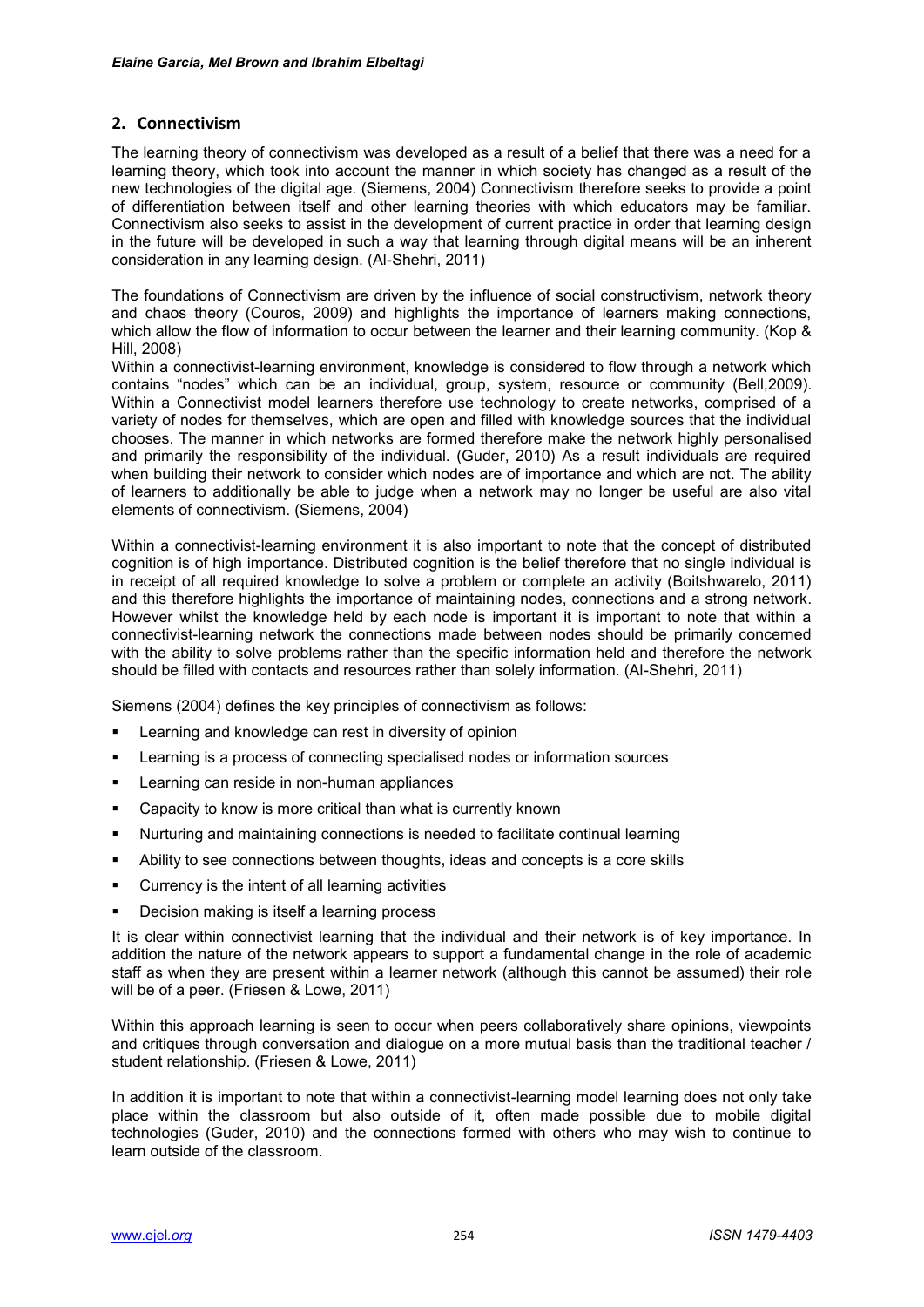The nature of the networks formed also places the emphasis for making and choosing connections on the student rather than the teacher. (Guder, 2010) This therefore places a greater emphasis on the student"s role within the learning process and where it exists the teachers role will be determined by the learner rather than the teacher. (Guder, 2010)

This theory is however not without its critics. Verhagen (2006) has been critical of connectivism, as he does not consider it to be a learning theory as it is based at a curriculum level rather than an institutional level. Verhagen (2006) therefore believes connectivism should be considered a pedagogy rather than a learning theory. This criticism is further support by Kerr (2007) who considers that something interesting is happening but that this is not necessarily at the level of a learning theory. Furthermore Kerr (2007) also considers that issues arise from connectivism when consideration is taken of "non-universals" which are not things that can be learnt spontaneously such as reading and writing. Further criticisms are made of connectivism as, unlike other theories, it appears to be incompatible with other theories and can even be considered to reject other learning theories altogether. (Al-Shehri, 2011)

Despite these criticisms the concept of connectivism continues to be considered of relevance when considering learning within the digital age, which supporters of connectivism argue has not been considered by previous learning theories. (Bell, 2011)

## **3. Connectivism and blogs**

The use of blogs would appear to support connectivist learning due to the manner in which blogs are considered to provide opportunities for individuals to collaborate and communicate online with others. (Richardson, 2010) Furthermore blogs enable the creation of social structures (Efimova & Hendrick, 2005) particularly where collective blogs are used as a learning tool.

Collective blogs provide many of the features considered to be of importance in a connectivistlearning model such as allowing interaction, (Ferdig & Trammell, 2004) peer and social communities to be promoted to support learning, (Glogoff, 2005) and a continuity of conversation. (Macduff, 2009) Collective blogs would appear to support the development of a connectivist-learning environment particularly as at the centre of connectivism is the concept that individuals will learn best when they are able to connect to a learning community, be able to both learn from others and help others to learn through dialogue and discussion within a group of individuals with similar interests and aims. (Boitshwarelo, 2011) Whilst the use of blogs can be therefore seen to meet the needs of a connectivist-learning model it is important to consider the degree to which academic staff and students will accept the use of blogs. If the use of collective blogs is incompatible with the needs of both academic staff and students it is unlikely that their adoption will be successful.

Initially it must be noted that in order for blogs and a connectivist approach to be adopted staff must firstly be willing and able to use such tools. (Kvavik, 2005) As it is usually the decision of staff to use the specific technologies within a session there will be a need for staff to have knowledge of such technologies. However whilst academic staff may need knowledge of the technology the manner in which control of both the digital and learning environment moves from staff to students is an important distinction to make within both student blogs and connectivist learning. This therefore changes the role of both staff and student, particularly within group student blogs where students become accountable to each other rather than the teacher. This therefore places the role of the teacher as one concerned with ensuring that students are actively engaged and responding in a timely and relevant way to each other"s posts rather than replying themselves. (Livingston, 2011) This could however be difficult to achieve if blogs are busy or large numbers of students are involved.

The connectivist model and nature of blogs also supports any time, any place learning which may suit students but may not be appropriate for staff who possibly might be unable to be available on a flexible basis. (Lujan-Mora & Juana-Espinosa, 2007)

One further aspect of blogging that would well support the connectivist-learning model is the manner in which external "experts" could become involved within the blog more easily than in an offline environment. It is important to also consider that as connectivism is concerned with individuals making connections for learning and therefore reducing isolation within learning (Boitshwarelo, 2011) the manner in which blogs will allow students to reach audiences across the Internet will both enable students to build as large a community as required whilst also focusing on specific communities and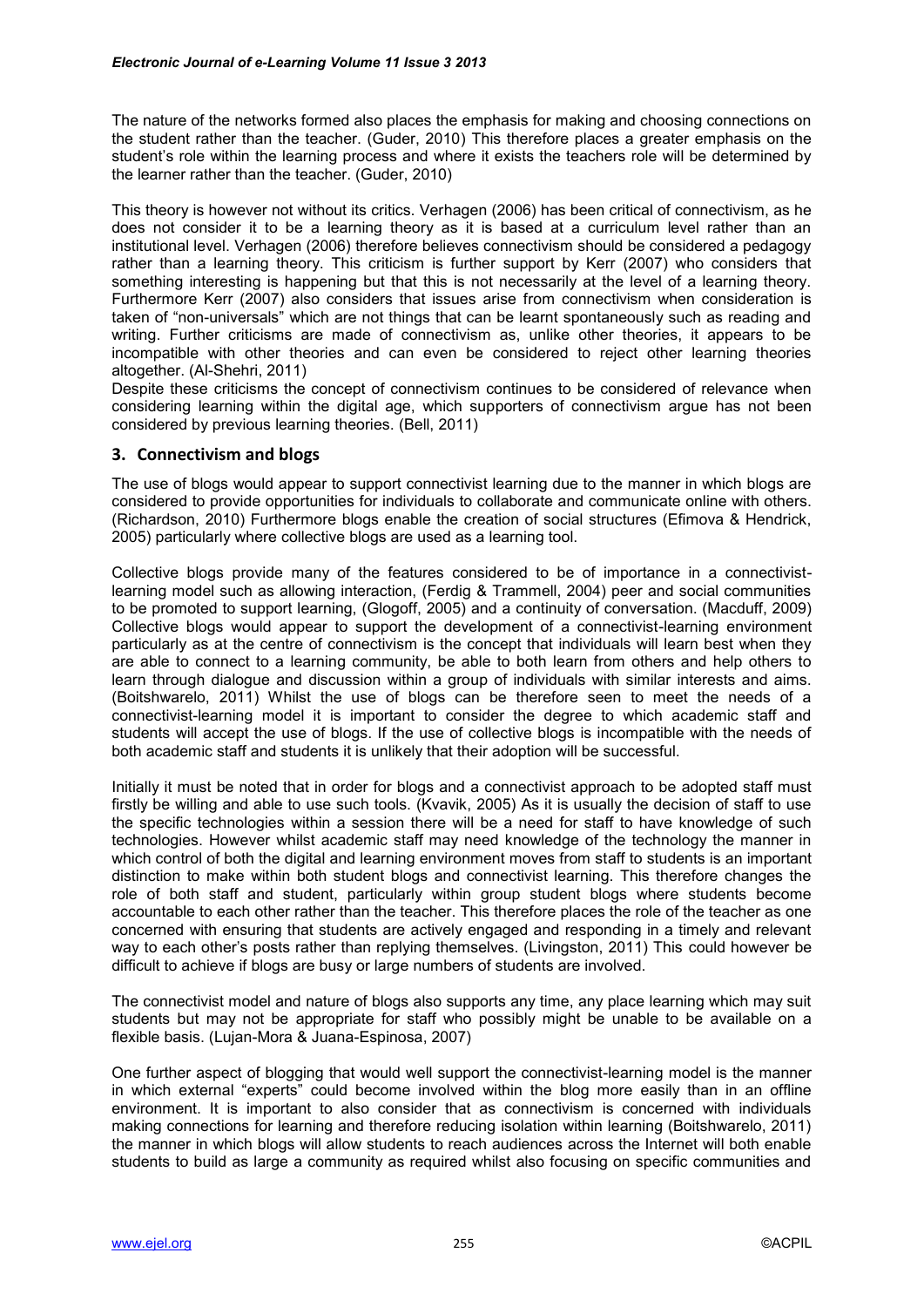niches that may be most relevant to the activity being undertaken. The manner in which students, staff and experts may interact within the connectivist-learning blogging model is shown in figure 1.

Figure 1 demonstrates the relationships that exist between students within the blogging environment and the manner in which staff and experts may input into the community but are not automatically involved within the learning environment. Within this model learners exist within the collective blogging environment and by the nature of the environment are all linked to each other through their ability to see each other"s posts and comments and respond to these freely. Outside of the blogging environment staff and external experts will exist. Both of these groups are shown outside of the blogging environment but are able to contribute to the blog if invited into the community by the learners. The level of this commitment will be determined the learners as existing members of the community but could range from simply viewing the activity being undertaken to full participation within the community as an equal participant.

It is important to note that all of the roles within this model may change over time and are not static or fixed. It is likely that roles will change across time and additionally that the number of participants, in terms of learners, external experts and staff, will differ for each community and depend upon the reason for the formation of the community and the expertise that each member of the community brings to the group.



**Figure 1:** Connectivist educational blog model

In order to determine the extent to which this model represents a realistic interpretation of the use of blogging within teaching and learning, the case study of Plymouth College of Art (PCA) shall now be considered.

# **4. Methodology**

The research is undertaken using a qualitative approach. This approach is considered to be most useful in this case as it allows the collection of research data within a natural setting and seeks to gain an understanding of participants and the relationships that exist between participants. (Saunders, Lewis & Thornhill, 2012)

According to Creswell and Clark (2011) the advantages of such an approach include:

- It aims to describe and interpret participant"s personal experiences of a phenomena
- It allows participants to share their view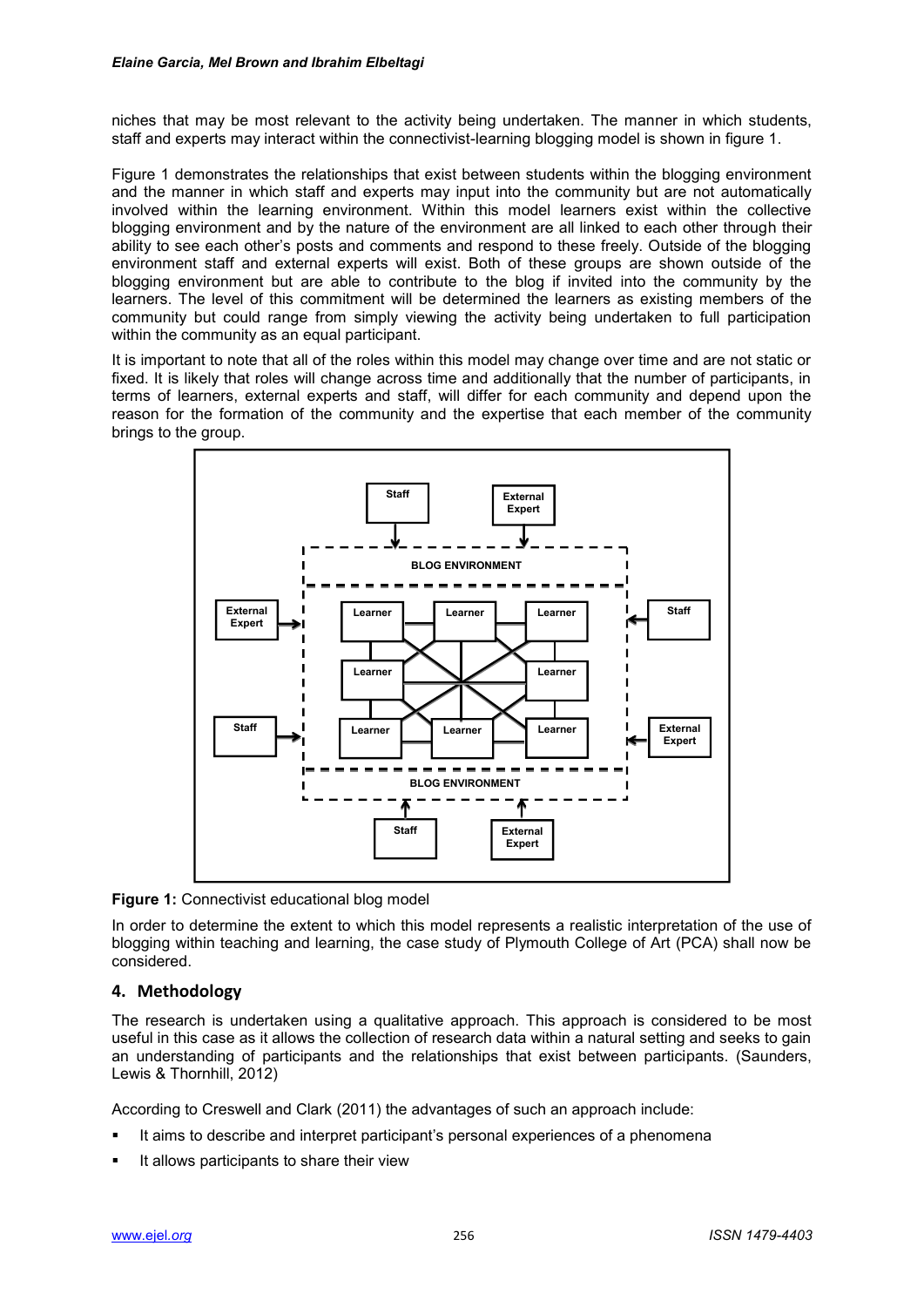- It provides a way of understanding complex phenomena
- It tries to understand the interactions between people

This therefore helps to ensure that the validity of the results is relatively high. (Creswell, 2009)

#### **4.1 Case study method**

A case study is a qualitative research method, which allows the researcher to explore phenomena within context. (Saunders, Lewis & Thornhill, 2012) Case studies are a useful method where a researcher wishes to gain a detailed understanding of the context in which the phenomena is occurring. (Saunders, Lewis & Thornhill, 2012) One of the key advantages of a case study is the manner in which it can deal with a variety of evidence (Saunders, Lewis & Thornhill, 2012). By using a variety of evidence a more detailed view of the phenomena can be considered. (Yin, 2009)

#### **4.2 Data analysis**

A total of 33 students and the academic staff team (2 staff) were asked to complete a survey, which utilised open-ended questions. In addition the staff team wrote both personal and team reflection throughout the project and were interviewed following the project. Student surveys were returned from members of five of the six teams (IJ, TF, FFF, TI and WWSY). In addition results from both staff interviews (ST1) and staff surveys (ST2) were received.

The results of both the interviews and qualitative written responses were analysed using narrative analysis. This method was chosen as it allows an account of the experience individuals have to be told in a sequential manner, which allows the opportunity to explore the events, which may be related to each other and which may provide an indication of areas of importance for researchers. (Saunders, Lewis & Thornhill, 2012)

## **5. Case study**

The BA (Hons) Illustration course is a three-year undergraduate degree programme, which runs at PCA. The use of collective student blogs occurs within a module called "Illustrative Practices" within the second year of the course. Within this module, a simulated work based learning project called "The Great Editorial Race" runs for three weeks in which students are required to form an editorial team in order to answer a number of editorial briefs with varying requirements and deadlines. This project therefore requires students to work in groups to create a number of illustrations in a relatively short timespan. In order to complete the task, student teams are required to work together assigning editorials, choosing a team captain and each team is responsible for setting up a group blog. Within this instance of delivery of the project a total of six teams were created and members within each team were assigned by staff in order to be as evenly distributed as possible in terms of both student individual characteristics and individual performance.

The use of collective blogs were determined by staff to be useful following the voluntary use of a collective blog by one student team in a previously presented instance of this project. Academic staff also considered that all students would be familiar with the use of blogs due to their usage throughout the programme for Personal Development Plans (PDPs) and other course related activities. It should be noted however that collective blogs had not previously been utilised with this group of students and this therefore represented a new use of the technology for the majority of students.

Staff felt that the manner in which students had previously successfully used individual blogs and the example of usage of a collective blog in a previous instance of this project resulted in an indication that this would be a good manner in which students could manage this project. The advantages of the use of blogs were considered to be the manner in which they provide a flexible, asynchronous online space in which students could post ideas, research and sketches, which could be commented on by others in the team before submission. Although academic staff request to have access to each of the blogs at the start of the project this space would not generally be an area in which academic staff would actively participate as it was hoped that the blog would enable students to create an online community that would provide peer support and build on offline activities undertaken in the studio.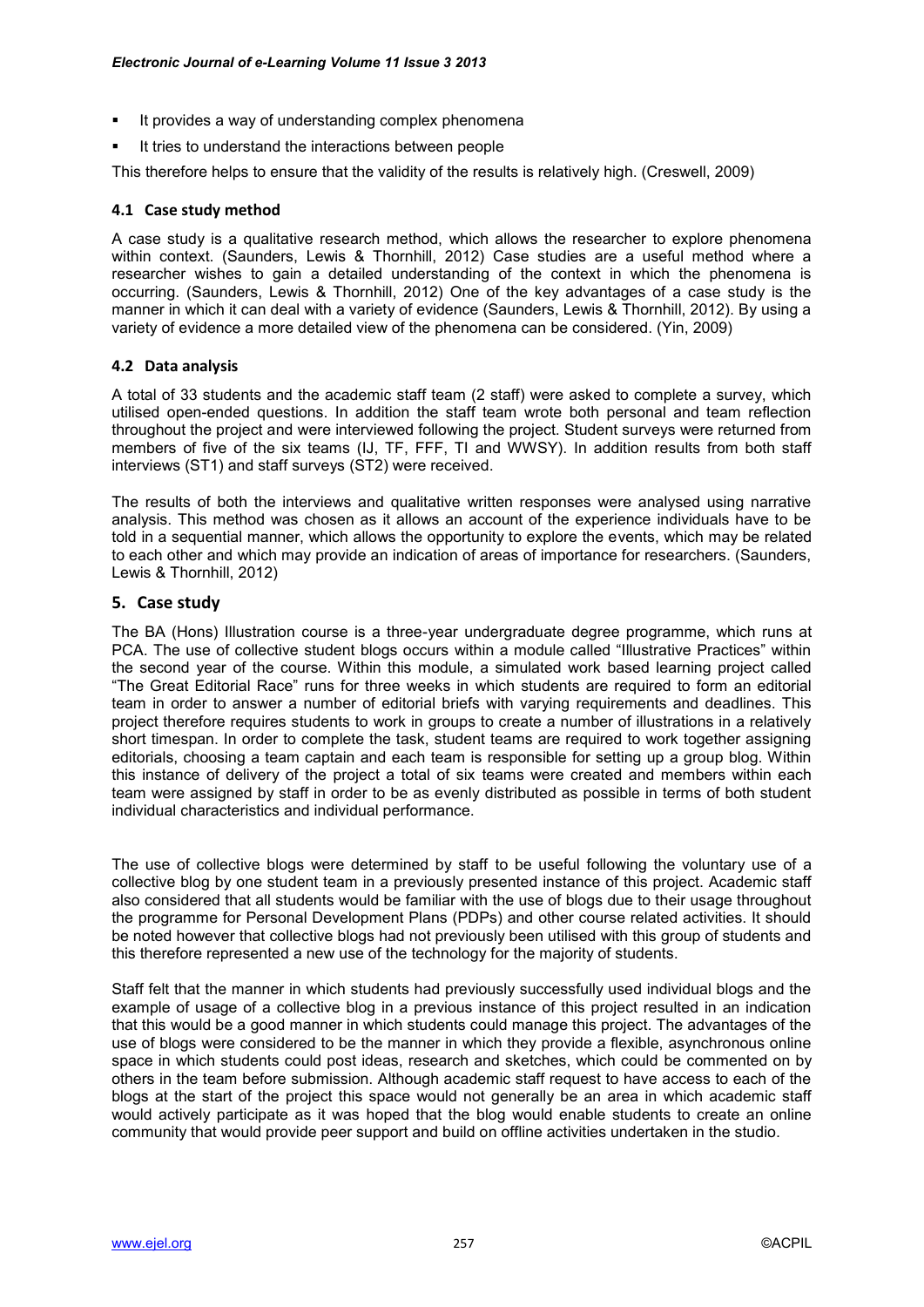Staff requested all blogs should be created using "Blogger" as this was the blogging software that was most familiar to staff and students and had been the software which had been most widely used throughout the course.

## **6. Findings**

#### **6.1 Student views of learning within a connectivist blogging environment**

From the qualitative surveys conducted it would appear that through the use of collective blogs students did appear to begin to form a network and the types of connections with others that would be expected within a connectivist-learning model:

"They were very valuable… They were all positive and friendly and made you feel part of a team and not working all alone" (IJ1)

Furthermore it appears that students found the network formed and the connections made within the blog provided a supportive environment in which critique, comment and provide constructive feedback which allowed learning to occur and assisted students to develop their work:

"It was really helpful in deciding what improvements to make." (TF1)

"It is reassuring. Letting me know I"m going in the right direction and am valued by the group." (FFF1)

In this way it would appear that students did consider ther e to be value in working in a network and there was a reduced feeling of isolation for students when completing their work. This appeared to be considered by students to be driven by the student rather than by academic staff and where feedback was given it appears that this was often considered to be constructive and useful:

"We were all honest and appreciated useful feedback as to why certain things were not working." (WWSY1)

However whilst this reportedly occurred in some cases this success was not universal and did not occur automatically or immediately for all students indicating that students perhaps did not feel that building connections with networks was something which came naturally to all students:

"At first we were all too polite, but before the end we had relaxed a bit and were still positive, but offering proper feedback." (IJ1)

For some students the academic staff were required and invited into the community initially within the project in order to initiate discussion and critical feedback:

"We needed prompting to use it as more than a "look at what I"ve done!" blog and were giving each other constructive comments towards the end." (IJ1)

The reason for staff involvement appeared to be for some students an issue of confidence in their own opinions and the ability to share their views with other students.

"I found the comments valuable but I think because of the "newness" of the group it was a bit difficult to be completely honest. Also I"m sure that one"s opinions are only subjective, so I did not want to comment on the blog, lest it be misunderstood – would have preferred to discuss it in person with the others on a one to one basis." (FFF1)

Whilst therefore it appears that the connectivist environment and blogs appeared to work well for some students the success of the blogs was not universal. Whilst some blogs saw interaction from all of the group:

"Everyone actively left comments and feedback within good time" (TF1)

A number of students felt that posts and responses often came from the same students thereby indicating that the network formed was possibly not working as well as it should be and not all nodes within the network were playing a part in the knowledge creation and sharing process:

"Comments were usually from the same people it would have been nice to have feedback from all members." (WWSY1)

"Some members were active and some were not. It was the inactive that concerned me." (TF2)

This might therefore provide an indication that not all students were actively engaged or learning through the collective blog and therefore the connections required for learning to occur were not sufficiently strong. This manifested not just through lack of engagement but also through a lack of timely engagement. For example:

"A lot of people in our group didn"t post their work up on the blog until it had been submitted leaving no opportunity for other people from the group to suggest improvements." (WWSY1)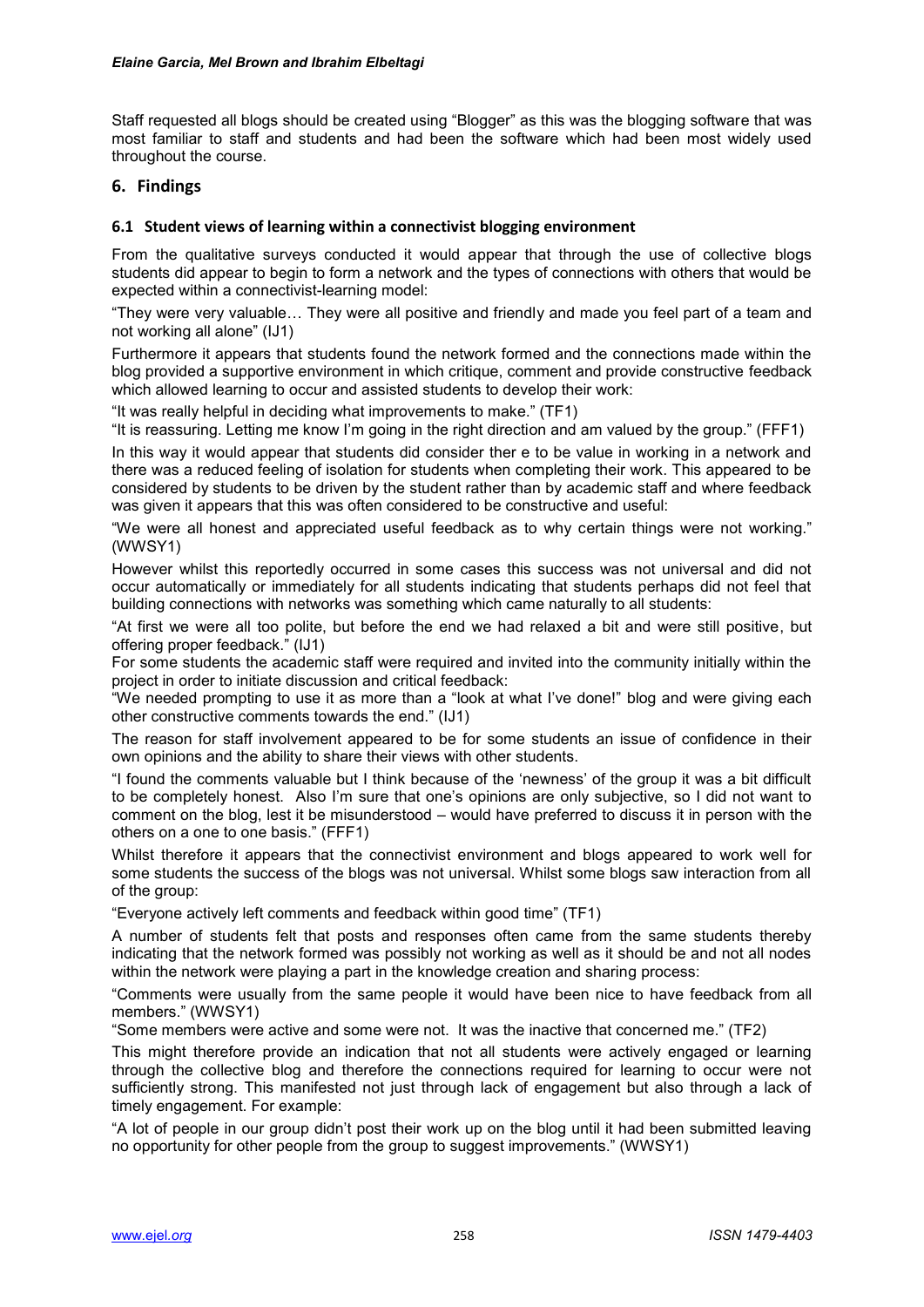Additionally in terms of connectivism it is perhaps surprising that some students found that the technology itself appeared to be a barrier to use and not all participants appeared to embrace the technology to its fullest extent:

"We tended to do more in class/face to face than on blog…we did (show really early ideas) in person so no point in doing on blog for the sake of it." (TI1)

*The manner in which the connectivist-learning model is considered to be a learning theory for the digital age makes the lack of engagement with digital technologies, amongst students, surprising and perhaps indicate that the extent to which all students engage with digital technologies is not as high as would be expected with the "digital age".*

In fact it is important to note that whilst some students considered that face-to-face communication replaced online communications all teams discussed using a variety of methods of communication, both online and offline, throughout the project indicating that students are not solely reliant upon digital technologies with their studies.

Overall therefore from the perspective of a connectivist-learning model it appears that students found and made connections, although to varying degrees, within the collective team blogs created and were able to use these to learn to some extent.

"We all used the team blog to display and discuss work as it progressed. It allowed us to critique each other and make suggestions." (TF1)

Whilst the views of students have therefore given insight into the way in which learning occurred through the use of collective blogs, further comprehension can be found from considering the manner in which staff felt both their own and student roles changed as a result of the use of collective blogs within a connectivist-learning environment.

## **6.2 Staff Views of learning within a connectivist blogging environment**

From the results of the staff surveys it is evident that academic staff felt both their own role within this project, and the roles undertaken by students had changed from the usual roles taken within such a project:

"The teaching team "played" the role of art director rather than tutor throughout…. Although students could approach staff for art direction whenever they wished only a handful of students took this opportunity consistently." (ST1)

In this way therefore the academic staff considered that the creation of networks and connections between students was successful and students were no longer seeing staff as:

"…Automatically the first port of call for asking for advice and feedback (as students) have to use each other for feedback outside of the classroom to get feedback on their own ideas through peer critique." (ST2)

Lecturers therefore considered that students were largely self-managing their learning through the establishment of a learning network and considered that:

"Students not only learn individual skills in terms of working to briefs but they also develop critical thinking and reflection skills in terms of critiquing their own and others work." (ST1)

However whilst this generally was considered to have worked successfully, academic staff did feel that the use of student-based networks did result in a loss of critical review that students might receive from academic staff, as they stated that students were "*sometimes just too polite." (ST2)*

This therefore reflects the views of students who noted that peers were too polite and did not wish to be critical of each other and although it appears this became less of an issue as connections between individuals became strengthened through interaction staff noted that:

"The blogs setup for the race were not continued after the game had ended…and most students returned to their own peer group of friends to discuss their work." (ST1)

This may therefore indicate that connections made were not strong or enduring or were perhaps not of high value to students. Alternatively however within a connectivist-learning model this may be the expected result of the ending of the project, as the specific relevance of the network did not necessarily exist following the end of the project. Following the completion of the project students may have chosen to revert to existing networks or to build new networks whether these are mediated through digital technology or simply face-to-face networks.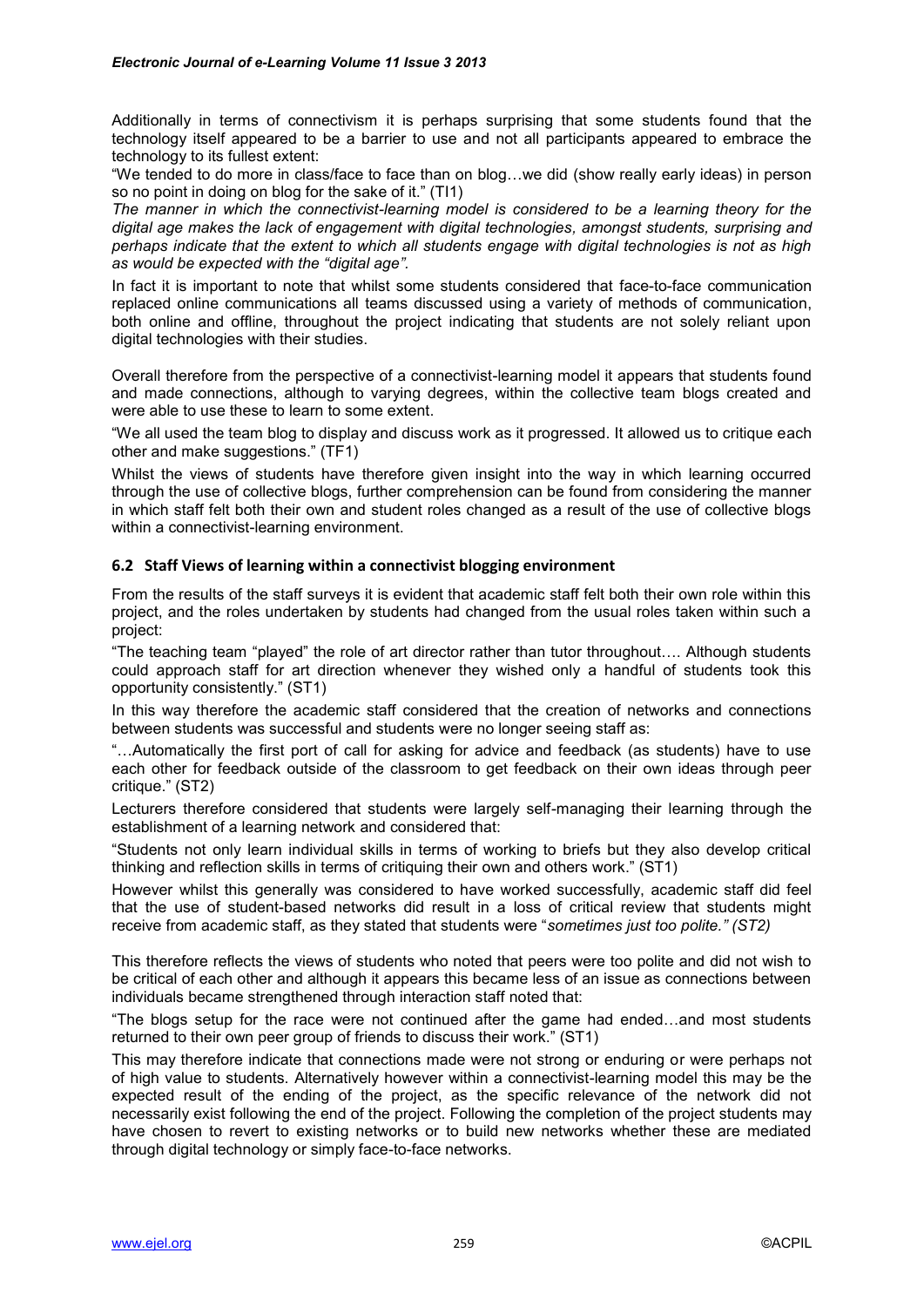Within this case study academic staff did not consider themselves to become part of the learning network but instead remained on the edges of the learning process. In this case academic staff did not therefore become peers as may be expected within a connectivist-learning model. However whilst this is the case staff did not consider themselves to be removed from the learning process entirely but the role of staff became much more focused towards providing critical feedback and acting as an art director:

"There was still a sense that we were still seen as authority figures with the race – setting the work, judging the editorials, providing critical feedback." (ST1)

Staff did express concern at the lack of engagement by some students within the blogging environment and were concerned that this could affect the success of the project and the learning that occurs. This is particularly a concern within a connectivist-learning model, as all nodes within the network are required to be effectively working together. It is only when all nodes are working together in this way that the true value from within the network, when considered from a connectivist-learning model, can be established as each node will hold knowledge that the others do not and this must be shared with others:

"It is clear that some students learnt so much more from the blog than others largely because as a whole group they were ensuring the blogs worked effectively for them. There's that moment when an effective online critiquing community is completely dependent on that need for that community to be fully engaged." (ST1)

Overall it would appear that academic staff considered that the use of collective blogs within this project did change, to some extent, the way in which both staff and students managed the learning process within this project and the roles and responsibilities for learning did appear to be affected by the use of collective blogs for student learning. This however does not appear to entirely meet the expectations of the connectivist model of learning. The implications of these findings shall therefore be considered in more detail in terms of the manner in which a connectivist-learning model can be applied as a result of the use of collective blogs within this case.

## **7. Discussion**

From the findings it is clear that both staff and students consider that the use of collective blogs within this project had a fundamental impact, not only in terms of the increased opportunities the technology itself allowed for collaboration and interaction, but also in terms of the degree to which a connectivistlearning model can be applied when using collective blogs for learning..

For both staff and students a connectivist-learning model appeared to be largely delivered through the use of blogs, as students were empowered to create peer communities and communicate, collaborate and interact using technology. However unlike the connectivist model, it is important to note that student groups were not self-initiated and networks did not form or grow organically outside of the groups staff assigned. It could therefore be argued that the networks created were not formed using the conditions required of a connectivist-learning network and therefore could not be considered to be truly connectivist-learning networks.

The manner in which academic staff maintained an authoritative role within the learning process and whilst not engaging within the blog, as would be expected within a connectivist-learning model, were still looked to as an authoritative source of learning by students, also suggests that the connectivistlearning model was not entirely successful in this case. However whilst this should be noted, it would appear that within this model the responsibility for learning did become more focused toward the student and the network formed as would be expected within a connectivist-learning model. Whilst this is the case though students did not appear to be able to fully engage with the level of peer critique and feedback that appears to be required even though it did occur in some cases. Where peer critique and feedback did occur, it appeared to be of benefit to the student, particularly as confidence grew and critiquing became easier. Within this case study staff did not check the levels of engagement of students and therefore the groups were required to be self-managing. The need to be accountable for themselves and the learning of others is an important aspect of a connectivistlearning environment but something, which some students found hard to adapt to. Where some students failed to engage, staff noted that this negatively affected the learning of all within the group. This perhaps indicates that the connectivist-learning model, whilst not present in all cases here, is applicable to learning within this way as when the conditions of the connectivist-learning model were not present learning occurred to a lesser degree.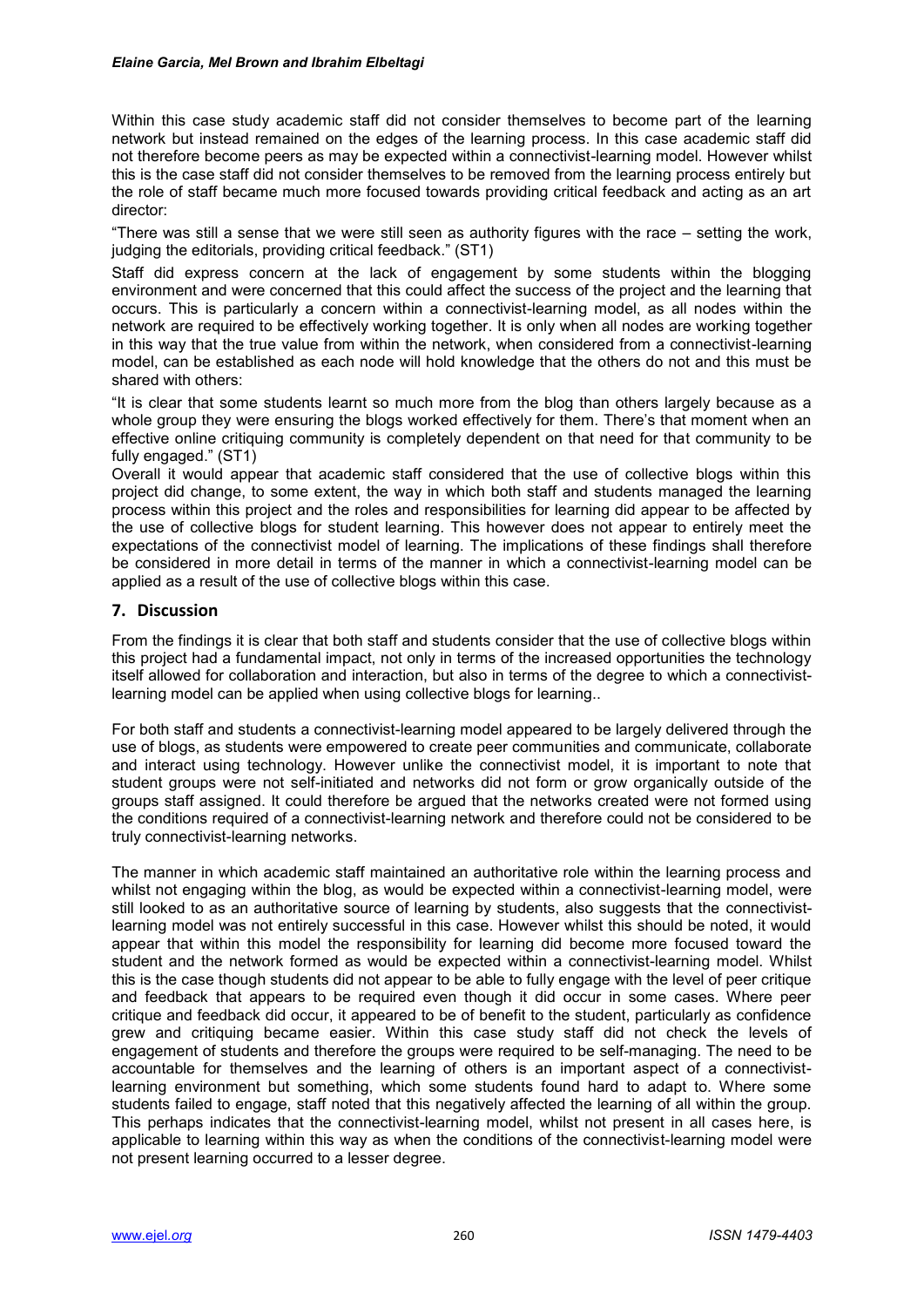It is interesting to note when considering the nature of connectivism as a theory for the digital age that for academic staff the use of digital technology represented no barrier. This is indicated by the way that staff initiated the choice of such tools. It should be noted though that academic staff had no input into the blogs themselves. The manner in which the academic staff made the choice of the tool to be used would have required an understanding of the capability of the tool and a desire for usage of digital tools.

By comparison, for students, the use of technology did appear to represent a barrier to use, shown through the manner in which some students preferred to work in an offline manner. It is interesting to note that therefore the assumption that the digital age has resulted in the need for a new learning theory may be unsupported in this case.

Overall it would appear from this case study that collective blogs do reflect many of the principles of a connectivist-learning environment and largely were a successful model in this case. One key benefit was the manner in which students were required to take responsibility for their own learning and, on the whole, this led to students creating their own networks and connections. The networks created also appear to be have been relatively successful and learning did occur as a result. This was not however successful in all cases and students still appeared to look to staff as authority figures and appeared to do little to extend, manage or continue the network following the project. Whilst this may be partly expected within a connectivist-learning model, as it could be argued the network was no longer needed, some continued connections or use of online tools would have been expected if the model and network had been found to be useful to students.

## **8. Conclusions and recommendations**

This research has examined the extent to which a connectivist-learning model can be considered to have enhanced learning from an academic staff and student perspective when using collective blogs to undertake a project. This study has found that the roles of staff and students clearly change as a result of the use of blogs and these would largely appear to meet the expectations of a connectivist learning model but not entirely.

The findings from this case study would suggest that the use of collective blogs in this way does result in the creation of a network which is more focused towards seeking and providing peer-critique, support and guidance however this only appears to occur fully when students are actively engaged and willing participants within group learning. In this case study, when viewed through a connectivistlearning perspective, it would appear that the student role in this model becomes increasingly concerned with the creation and self-management of the network and the need to take greater responsibility for individual learning. However this does not necessarily appear to occur naturally for students.

Due to the changes seen in student roles, it would also appear that academic staff become less involved in the individual learning process of each student and instead focus on providing the opportunities for learning and overall summative critique at the end of the task. This change will also not necessarily occur naturally and may need to be practised and refined by staff.

Whilst the changes in roles demonstrate that some elements of connectivism can be seen within this case study it is clear that the roles identified were not adopted in all cases, particularly amongst students. As a result some students may have failed to actively or fully engage with the project and consequently the degree to which they have developed their network and connections may have resulted in learning being affected. One method by which this is likely to be resolved if the project were formally assessed, however this would need to be carefully considered in the future when setting such activities as formal assessment could change the dynamics of the group and the fundamental nature of the activity.

From this case study it is possible to see that collective blog usage has had a positive effect on the manner in which the project was managed and the learning that took place which can be seen through a lens of connectivist-learning. However this was a relatively short project following which students appeared to disengage with the collective blogs created. The result of this case study therefore suggests a need for further empirical research to be conducted within this area.